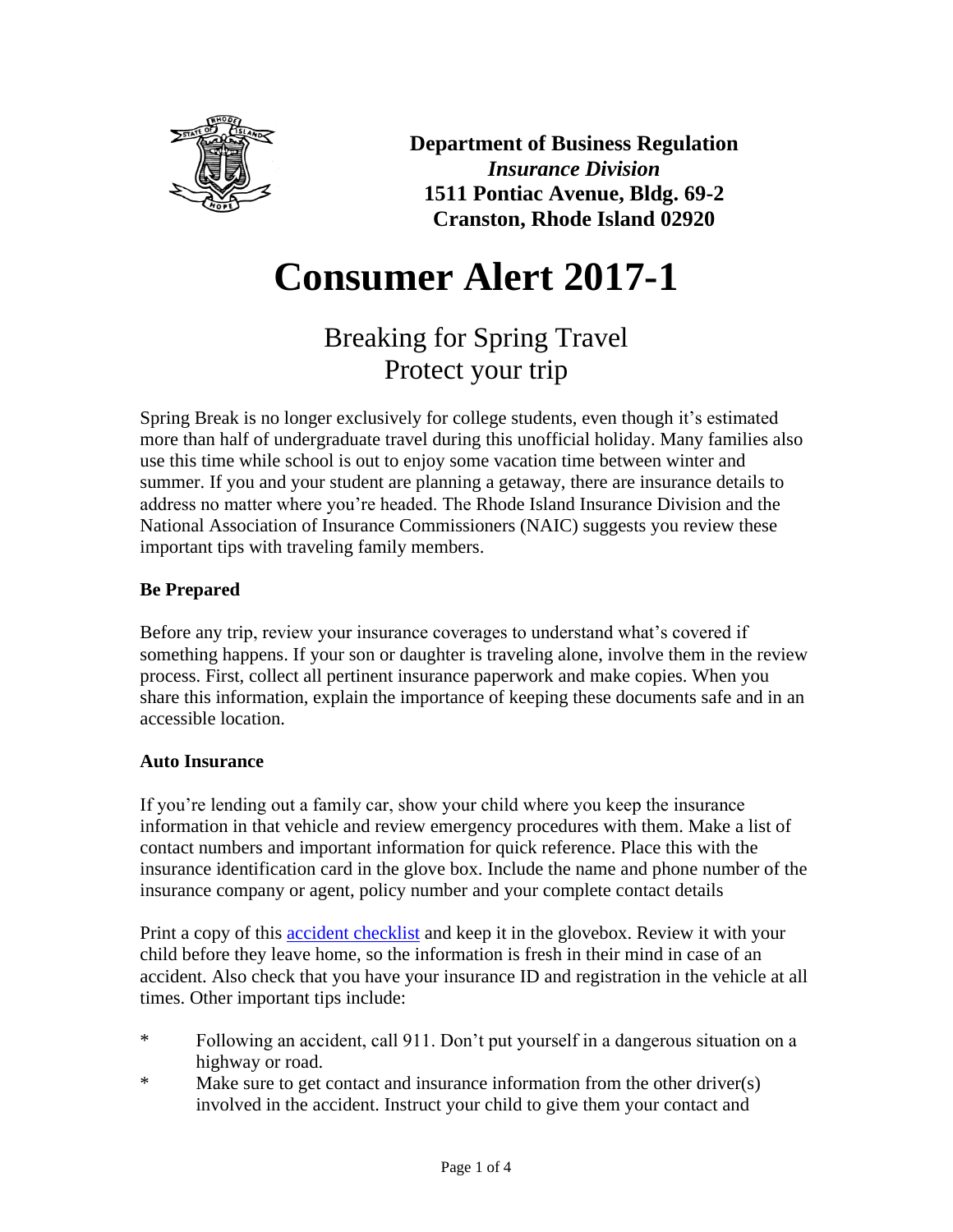insurance information. Make sure you do not give them personal information such as a Social Security Number.

- \* Do not admit fault.
- \* Take pictures of the scene, including pictures of the vehicles involved, if it is safe to do so.
- \* Get contact information for the police department that responded to the accident.

Are you or your child traveling in someone else's vehicle as a passenger? The vehicle's policy might not provide ample coverage in the case of an accident. If not, then your auto insurance and/or health insurance policy would kick in to cover any gaps.

# **Health Insurance**

Getting hurt or sick away from home can be scary. Go over your health insurance information. Ensure your son or daughter knows the name of the insurance company and has a list of emergency numbers, including the numbers of your family doctor and your insurance company, in addition to your cell phone number. Also explain the meaning of general insurance terms like co-pay and out-of-network.

Prepare by collecting important information and reviewing the following checklist.

- \* Keep your health insurance ID card, a list of your drug allergies, a list of drugs you are currently taking and information about any of your other medical conditions with you at all times.
- \* If you need urgent medical treatment or are in an accident, go to the nearest hospital emergency room.
- \* If something happens to your child, advise them to have someone contact you. Make sure your child can provide the medical facility with your health insurance ID card.
- \* If you need to see a doctor and it is not an emergency, contact the insurance company to find a local physician who is in your coverage network. The phone number for the insurance company, your policy number and co-pay information are located on the insurance ID card.
- \* Keep all paperwork, including receipts from the doctor's office, the hospital or any pharmacy if you filled any prescription(s).

#### **International Travel**

Generally, American auto and health insurance isn't readily accepted outside of the United States. If you travel outside the country, your medical insurance is likely invalid which means you'll pay for your care out-of-pocket. To find out more about the extent of your coverage, speak with your insurance agent or company before you leave home.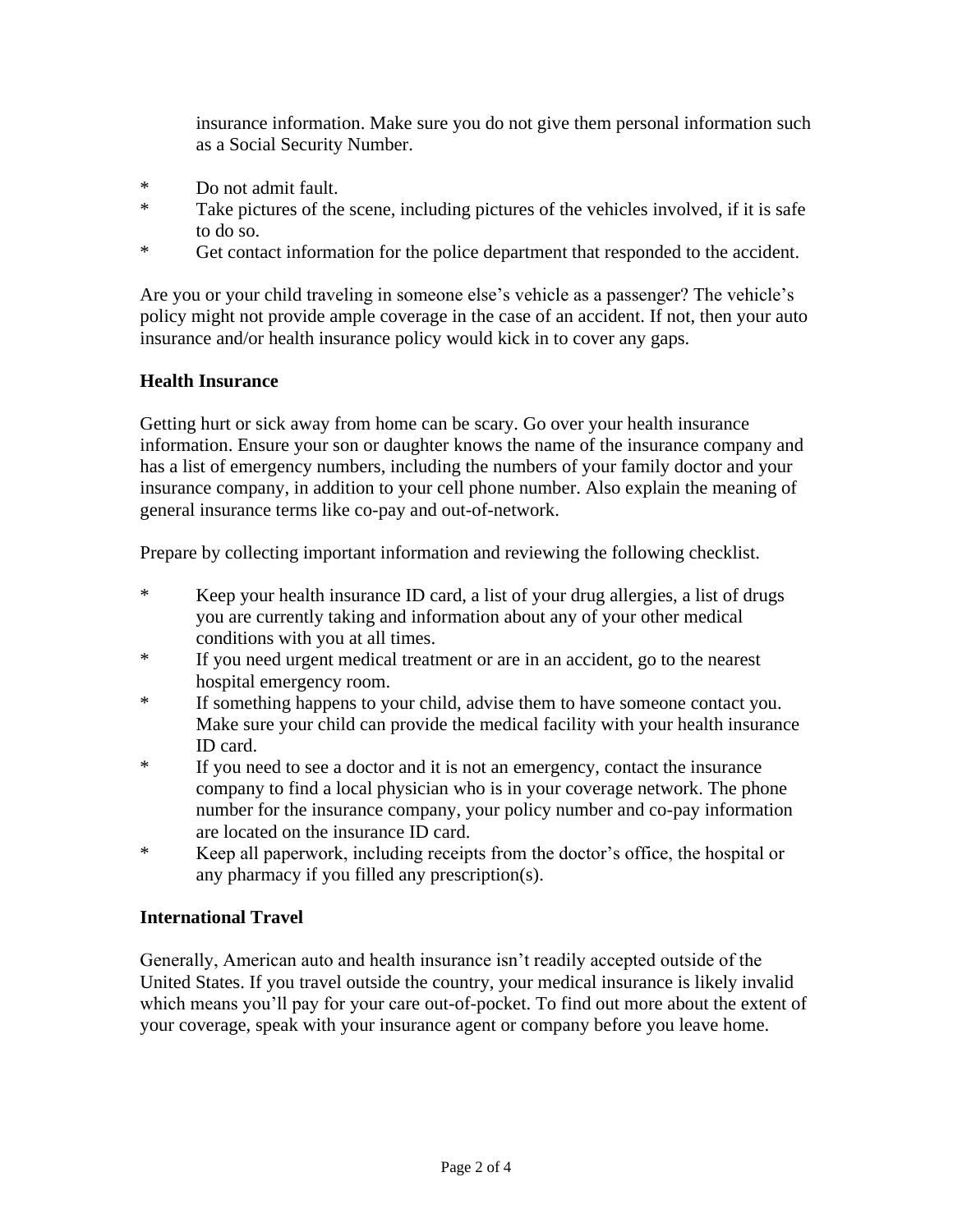**Travel Insurance** can be purchased if you are concerned about accidents or losses during a trip. If you are considering the purchase of a travel insurance policy, review the policy terms carefully to make sure you understand all coverages and exclusions before making a purchase. For more information on Travel Insurance click [here.](http://www.naic.org/documents/consumer_alert_travel_insurance_globetrotting.htm)

If it applies, review the travel insurance policy with your child before he/she leaves, focusing on the process your child would use for getting assistance, if needed.

# **Group Travel**

Group travel is a popular way for kids to travel away from home without a parent for the first time. If your child is traveling in a group with sponsors or chaperones, make sure you provide the group leaders with emergency contacts and insurance information as well.

# **More Information**

Don't be a victim of insurance fraud! Before you sign a contract, write a check or give out personal information, STOP. CALL the Rhode Island Insurance Division at 401-462 9520 or email [dbr.insurance@dbr.ri.gov](mailto:dbr.insurance@dbr.ri.gov) and CONFIRM that the agent, adjuster, appraiser, and/or insurance company you are working with are licensed to do business in RI.

# **About the RI Insurance Division**

The mission of the Rhode Island Insurance Division is to assist, educate and protect Rhode Islanders through the implementation and enforcement of state laws mandating regulation and licensing of the regulated industries while recognizing the need to foster a sound business environment in the state. We are also committed to treating everyone who comes before us fairly, efficiently and with respect. Please visit our website to obtain additional consumer information and alerts issued by the Rhode Island Insurance Division, or you may contact us at 401-462-9520 or email [dbr.insurance@dbr.ri.gov](mailto:dbr.insurance@dbr.ri.gov) for assistance.